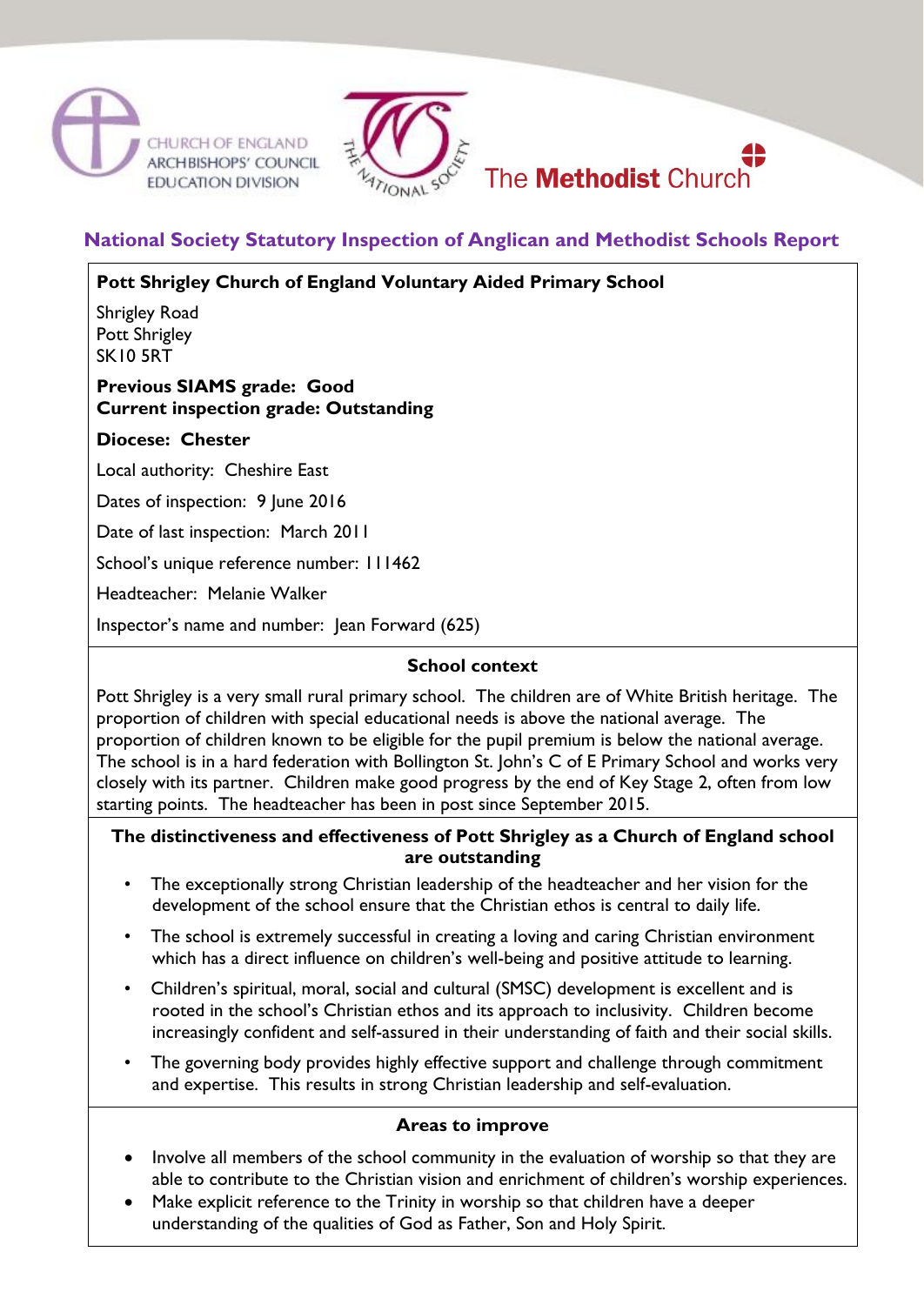#### **The school, through its distinctive Christian character, is outstanding at meeting the needs of all learners**

A strong commitment to its Christian ethos and the development of the whole child underpin the school's work. Expectations and encouragement are directly linked to the Christian life experienced by all. Children talk confidently about the importance of the school's core Christian values in terms of the way they behave towards everyone. Positive relationships across the school and church community are rooted in a Christ-centred approach and are a key element in the school's success. Children's SMSC development is excellent as a result of the focused Christian ethos and the emphasis on nurturing every individual and on supporting families. Consequently, children demonstrate high levels of self-esteem, awareness of others and the need to persevere. All members of the community know they are valued and the ethos of Christian trust and respect is clearly evident. Children are extremely courteous, friendly and responsible. They enjoy being members of the ethos group and school council where they are able to develop their ideas and strengthen a sense of Christian commitment. They are able to share concerns with their teachers knowing that these will be addressed in a sensitive way. Parents comment that their children are happy and enthusiastic about learning and school life. They say that their children develop positive attitudes to the world around them and that they apply Christian values to everyday life. Parents ascribe this to the distinctive Christian ethos. The school has a strong commitment to Christian stewardship, supporting a range of charities including WaterAid, Railway Children and Samaritans Purse. Children speak of the importance of showing generosity and compassion to those in need. Displays and Christian signs and symbols emphasise the school's distinctiveness and prompt the children's spiritual awareness extremely well. Children value the classroom reflection areas and say these help them to think and pray. The school's commitment to widening children's knowledge of world faiths contributes well to cultural knowledge and positive attitudes. The children's understanding of global citizenship is broadened through links with schools in London and Uganda and through an urban residential visit with other small church schools. The school has extremely strong and mutually beneficial links with the parish church which give children an understanding of the wider Christian community. Attendance is close to the national average. The school's Christian care for and commitment to every child secure these positive results.

## **The impact of collective worship on the school community is good**

Worship is central to the life of the school. Planning incorporates themes based on the school's core values, the Bible and major Christian festivals. Worship enables children of all ages to understand how the teaching of Jesus guides Christians in their daily lives. The children enjoy worship and engage extremely well with questions which explore values and beliefs. They understand the importance of silence and reflection and are encouraged to write their own prayers or to pray in a spontaneous way during worship. A child said, 'Worship is a time when we get to know God better and we can walk with God and talk with God'. Children become familiar with Anglican practice through the use of traditional prayers and responses. Acts of worship follow a pattern which gives the children a sense of liturgical structure and familiarity. During the interregnum, members of the congregation at St. Christopher's are playing an important role in the cycle of worship. The school worships in the parish church for major festivals and staff and children attend the Sunday family worship each month. This enables children and their families to feel part of the wider worshipping community. During the year, each class has the opportunity to attend a celebration of the Eucharist and this extends their understanding of Anglican liturgy and tradition. Visits to the church make a highly effective contribution to children's spiritual development and their understanding of the ways in which they can follow Jesus. Members of the ethos group evaluate worship and discuss future developments in their meetings with the Religious Education (RE) and worship subject leader. This ensures that children's ideas enrich everyone's experience. As yet, other members of the school community do not contribute to the evaluation process. Children have the opportunity to contribute to worship through prayers and readings. The ethos group plans and leads worship on a regular basis. As a result, children have a strong sense of having an important role to play in this central part of the school's life. The majority of children do not have a strong understanding of the Trinity.